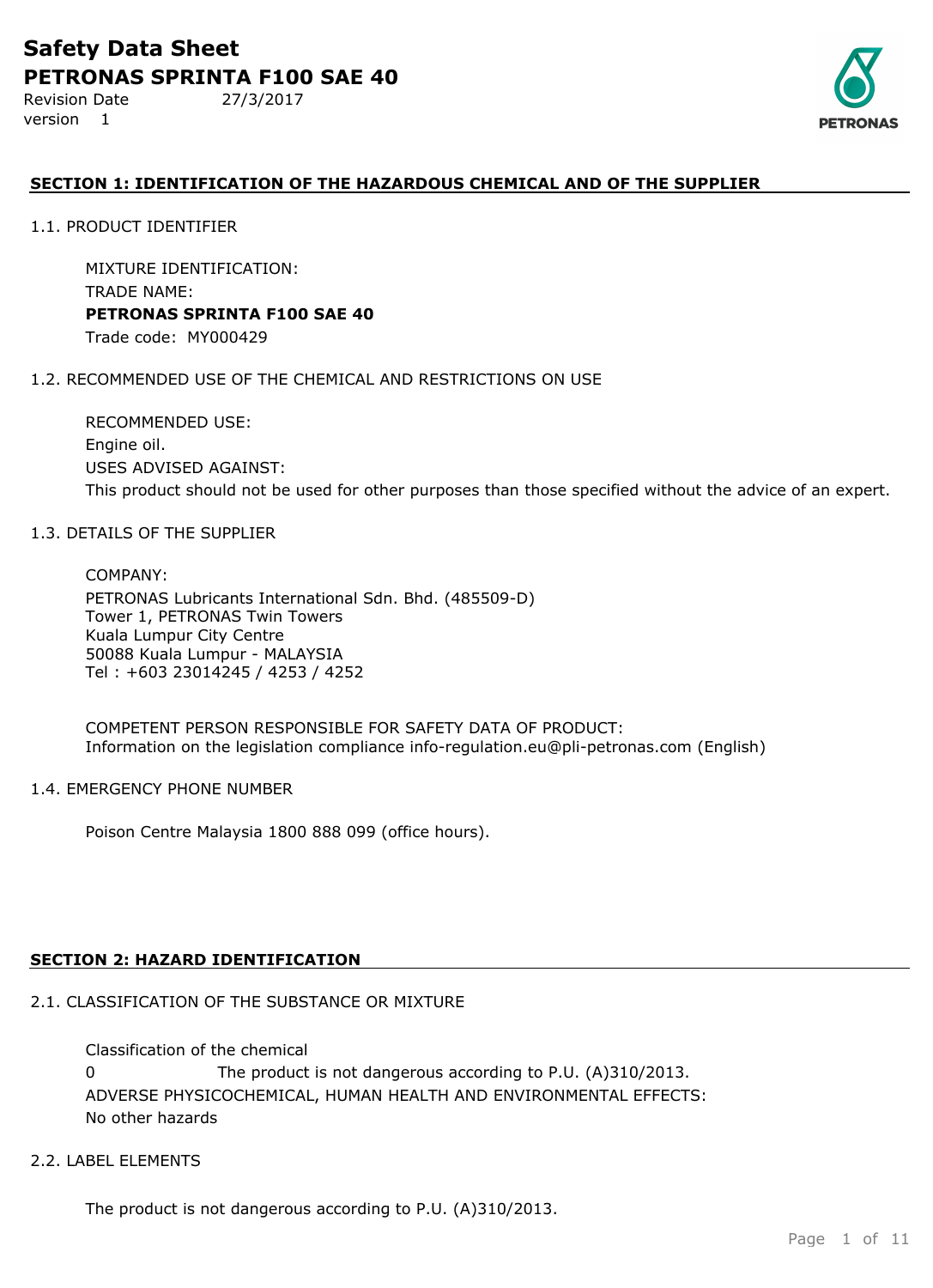version 1

#### 2.3. OTHER HAZARDS WHICH DO NOT RESULT IN A CLASSIFICATION

No other hazards

## **SECTION 3: COMPOSITION & INFORMATION OF THE INGREDIENTS OF THE HAZARDOUS CHEMICAL**

## 3.1. SUBSTANCES

N.A.

#### 3.2. MIXTURES

Severely refined mineral and/or synthetic oils, additives.

Hazardous components within the meaning of the GHS regulation and related classification:

| <b>QUANTITY</b> | <b>NAME</b>                                                                                |                                    | IDENT. NUMB. CLASSIFICATION                                             |
|-----------------|--------------------------------------------------------------------------------------------|------------------------------------|-------------------------------------------------------------------------|
| $1.0 - 2.0 %$   | Phosphorodithioic acid, mixed O, Obis(1,<br>3-dimethylbutyl and iso-Pr) esters, zinc salts | CAS:<br>84605-29-8<br>EC:283-392-8 | Aquatic Chronic 2,<br>H411; Eye Dam. 1,<br>H318; Skin Irrit. 2,<br>H315 |

H-phrases and list of abbreviations: see heading 16. 90.0-100.0 % Not dangerous oils

## **SECTION 4: FIRST-AID MEASURES**

#### 4.1. DESCRIPTION OF NECESSARY FIRST-AID MEASURES

#### IN CASE OF INGESTION:

Do not induce vomiting to avoid aspiration into the respiratory tracts. Wash out thoroughly the mouth with water. Obtain immediate medical attention.

IN CASE OF EYES CONTACT:

Rinse thoroughly with plenty of water for at least 10 minutes keeping eyelids open. Remove contact lenses if this can be done easily. Obtain medical attention in case of development and persistence of pain and redness. In case of contact with hot product, rinse thoroughly with plenty of water to dissipate heat. Obtain immediate medical attention to assess eye conditions and the correct treatment to be practiced. IN CASE OF SKIN CONTACT:

Remove contaminated clothes and shoes and rinse thoroughly with plenty of water and soap.

#### IN CASE OF INHALATION:

Expose affected person to fresh air and obtain medical attention if necessary.

#### 4.2. MOST IMPORTANT SYMPTOMS/EFFECTS, ACUTE AND DELAYED

Refer to section 11.

#### 4.3. INDICATION OF IMMEDIATE MEDICAL ATTENTION AND SPECIAL TREATMENT NEEDED, IF NECESSARY

Refer to section 4.1.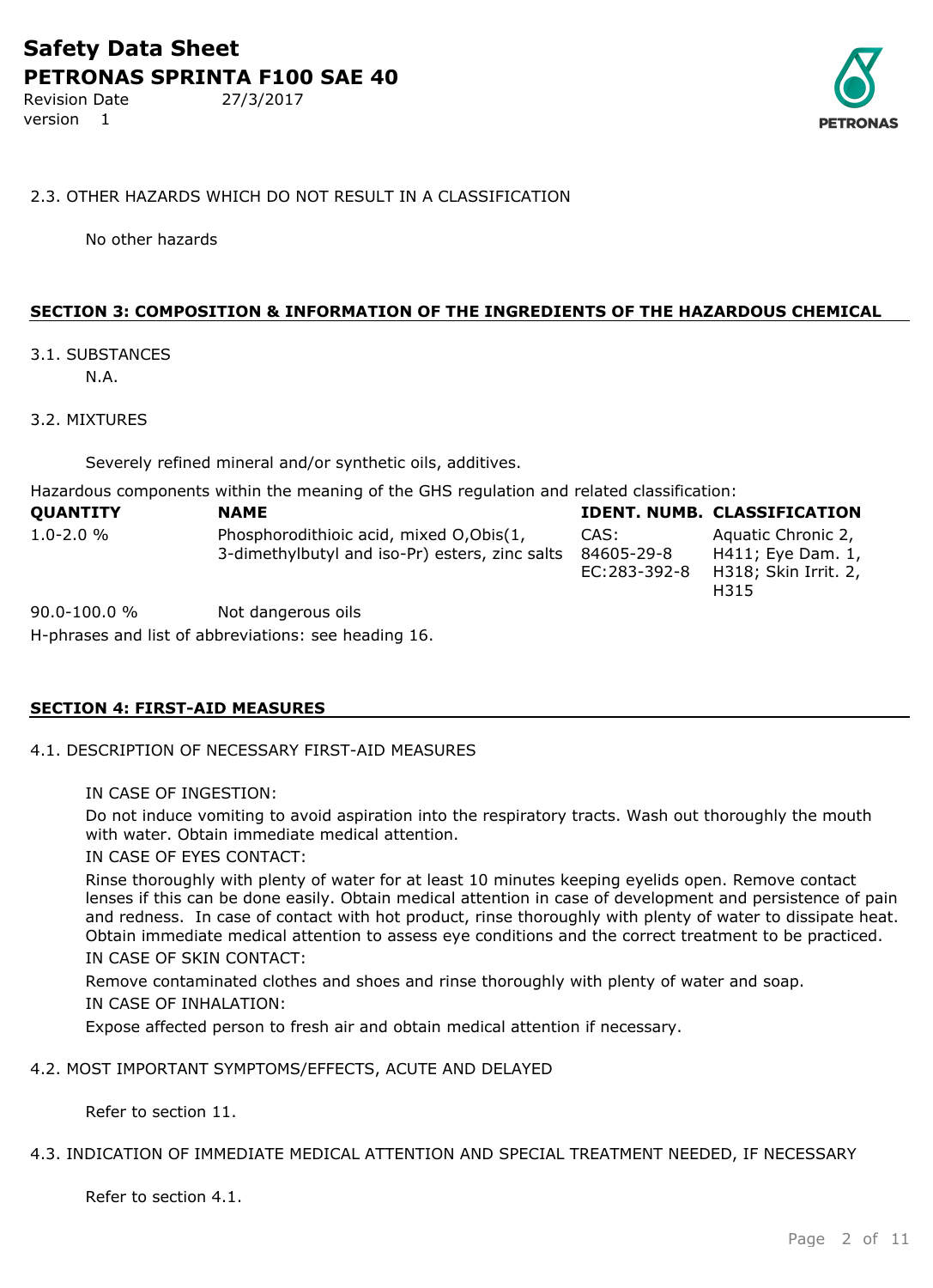Revision Date 27/3/2017 version 1



#### **SECTION 5: FIRE-FIGHTING MEASURES**

#### 5.1. EXTINGUISHING MEDIA

This product has no special fire risk. In case of fire use foam, carbon dioxide, dry chemical powder and water mist.

Cool down with water the containers don't get involved in fire to avoid their possible explosion. Avoid high pressure water jet. Use water jet only to cool down surfaces exposed to fire. SUITABLE EXTINGUISHING MEDIA: Water. Carbon dioxide (CO2). UNSUITABLE EXTINGUISHING MEDIA: None in particular.

#### 5.2. SPECIAL HAZARDS ARISING FROM THE CHEMICAL

Don't breathe combustion fumes: fire can form harmful compounds. Do not inhale explosion and combustion gases. Burning produces heavy smoke.

#### 5.3. SPECIAL PROTECTIVE ACTIONS FOR FIRE-FIGHTERS

Use suitable breathing apparatus .

Collect contaminated fire extinguishing water separately. This must not be discharged into drains. Move undamaged containers from immediate hazard area if it can be done safely.

#### **SECTION 6: ACCIDENTAL RELEASE MEASURES**

#### 6.1. PERSONAL PRECAUTIONS, PROTECTIVE EQUIPMENT AND EMERGENCY PROCEDURES

Avoid ingestion of product. Avoid contact with skin and eyes by wearing appropriate protective clothing. Avoid to breathe fumes and aereosols.

Surfaces on which the product has been spilled may become slippery.

Wear personal protection equipment.

See protective measures under point 7 and 8.

#### 6.2. ENVIRONMENTAL PRECAUTIONS

Do not allow to enter into soil/subsoil. Do not allow to enter into surface water or drains. Retain contaminated washing water and dispose it. In case of gas escape or of entry into waterways, soil or drains, inform the responsible authorities.

#### 6.3. METHODS AND MATERIAL FOR CONTAINMENT AND CLEANING UP

Avoid flame and/or spark near leak and produced waste. Do not smoke. In case of large spills dike,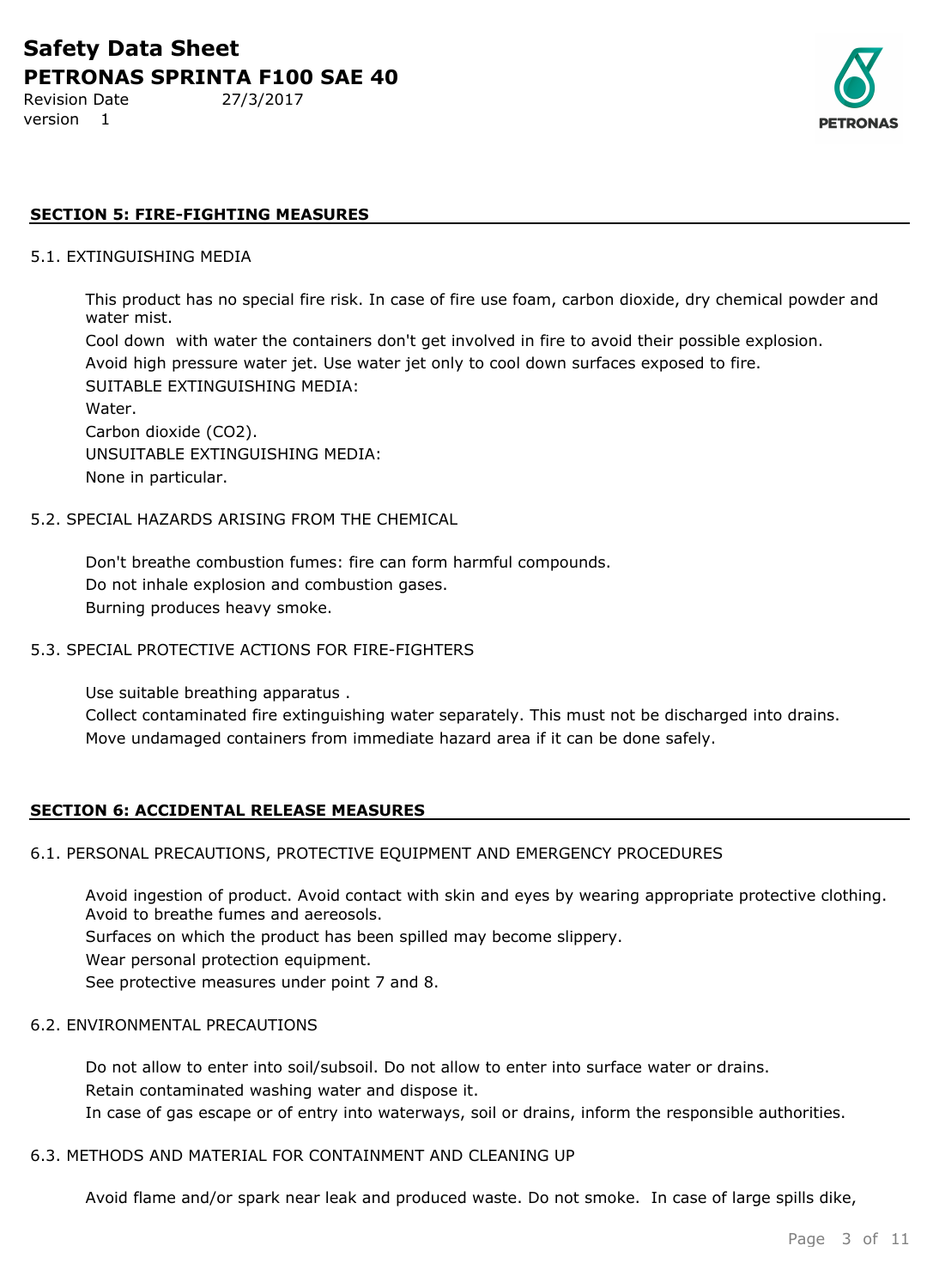Revision Date 27/3/2017 version 1

absorb and shovel up into suitable containers for disposal. Contain small spills with absorbent material. Put dirty material in suitable container. Dispose of dirty material in accordance with local or national regulations.

#### **SECTION 7: HANDLING AND STORAGE**

7.1. PRECAUTIONS FOR SAFE HANDLING

Avoid ingestion. Avoid frequent and prolonged skin contact and contact with eyes. Provide adequate ventilation to avoid mist or aereosol. Don't smoke or use spare flames; avoid contct with spark or other sources of ignition. Don't work near open container to avoid high concentration of vapours. Don't eat or drink during use.

7.2. CONDITIONS FOR SAFE STORAGE, INCLUDING ANY INCOMPATIBILITIES

Store under cover in the original container securely closed away from heat and sources of ignition. Do not store in the open air. Assure a correct ventilation of premises and the control of possible leak. Keep out of flame or spark and avoid the accumulation of electrostatic charges. Keep out of reach of children and away from food and drink.

## **SECTION 8: EXPOSURE CONTROLS AND PERSONAL PROTECTION**

8.1. CONTROL PARAMETERS

OEL: oil mists - TLV/TWA (8 h) : 5 mg/m3 - TLV/STEL: 10 mg/m3

No Data Available

#### 8.2. INDIVIDUAL PROTECTION MEASURES, SUCH AS PERSONAL PROTECTIVE EQUIPMENT (PPE)

#### APPROPRIATE ENGINEERING CONTROLS:

Avoid production and diffusion of mist and aerosol with utilization of localized ventilation/aspiration or other required precautions. Adopt all required precaution to avoid product immission in environment (e.g., blasting systems, catch basins, ...).

EYE PROTECTION:

Chemical goggles and face shield in case of oil splashes.

PROTECTION FOR SKIN:

Wear suitable protective clothing (for further information, refer to CEN-EN 14605); change it immediately in case of large contamination and wash it before subsequent use.

Practice reasonable personal cleanliness.

PROTECTION FOR HANDS:

Wear suitable gloves (i.e. neoprene, nitrile). Gloves should be changed when they show wear. The kind of gloves and the term of use must be decided from employer with regard to processing and to allow for DPI legislation and glove producer's indications. Wear gloves only with clean hands.

## RESPIRATORY PROTECTION:

None required under normal conditions of use. Use approved full face respirator with organic vapour filter cartridge if the recommended exposure limits are exceeded.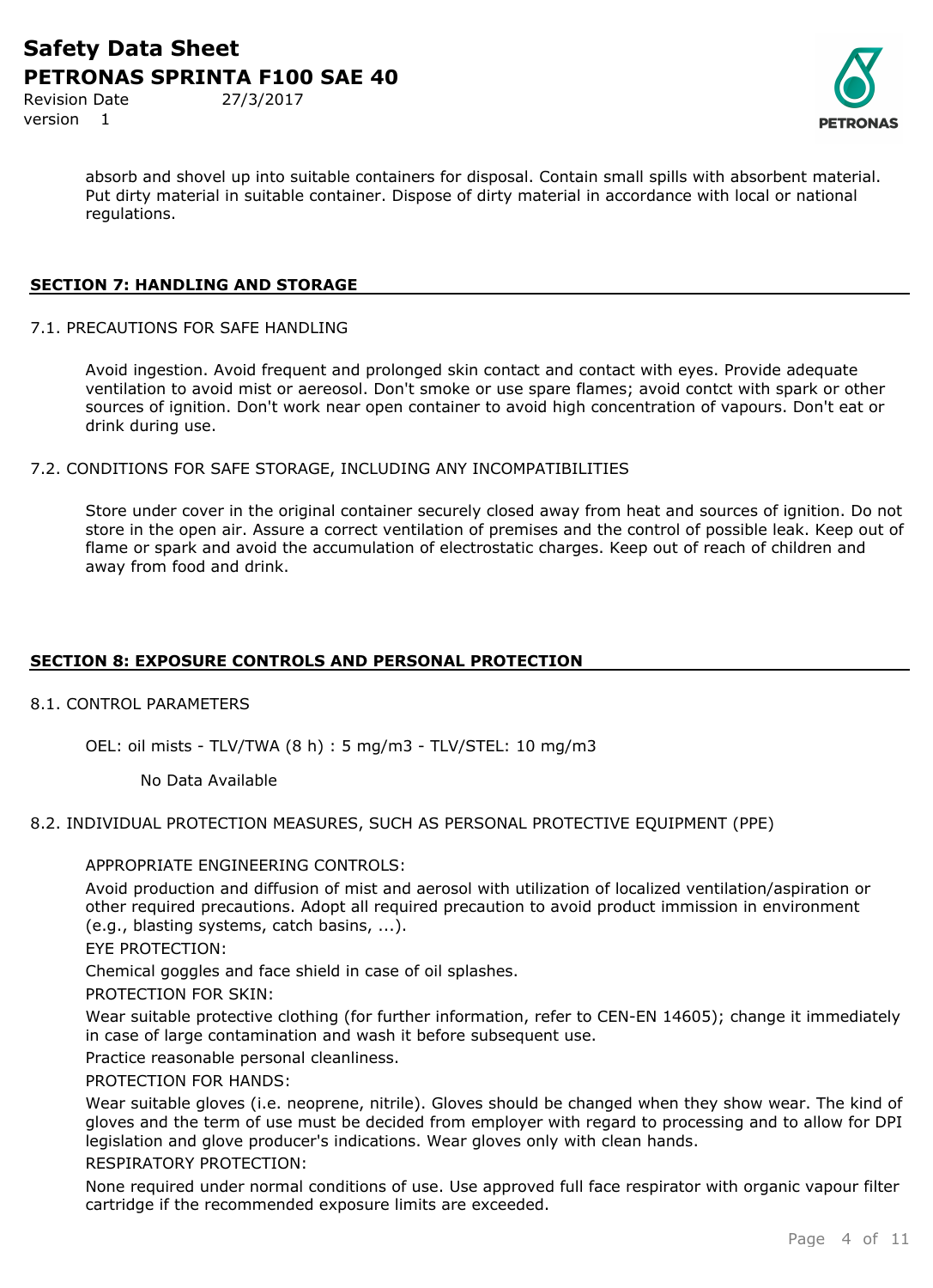Revision Date 27/3/2017 version 1



ENVIRONMENTAL EXPOSURE CONTROLS: Refer to technical precautions and also to sections 6.2, 6.3, 7.2, 12 and 13.

## **SECTION 9: PHYSICAL AND CHEMICAL PROPERTIES**

| <b>VALUE</b>                          | <b>METHOD</b> |
|---------------------------------------|---------------|
| LIQUID                                |               |
| <b>VISCOUS</b>                        |               |
| <b>NOT RELEVANT</b>                   |               |
| <b>NOT RELEVANT</b>                   |               |
| N.A.                                  |               |
| N.A.                                  |               |
| >300 °C (572 °F)                      | (ASTM D1120)  |
| >200 °C (392 °F)                      | (ASTM D92)    |
| N.A.                                  |               |
| N.A.                                  |               |
| N.A.                                  |               |
| N.A.                                  |               |
| 0.879 G/CM3                           | (ASTM D4052)  |
| <b>INSOLUBLE</b>                      |               |
| N.A.                                  |               |
| N.A.                                  |               |
| AUTO-IGNITION TEMPERATURE N.A.        |               |
| N.A.                                  |               |
| 13.20 CST                             | ASTM D445     |
| KINEMATIC VISCOSITY AT 40°C 116.8 CST | ASTM D445     |
| N.A.                                  |               |
| N.A.                                  |               |
| N.A.                                  |               |
|                                       |               |

## **SECTION 10: STABILITY AND REACTIVITY**

#### 10.1. REACTIVITY

Read carefully all information provided in other sections of heading 10.

#### 10.2. CHEMICAL STABILITY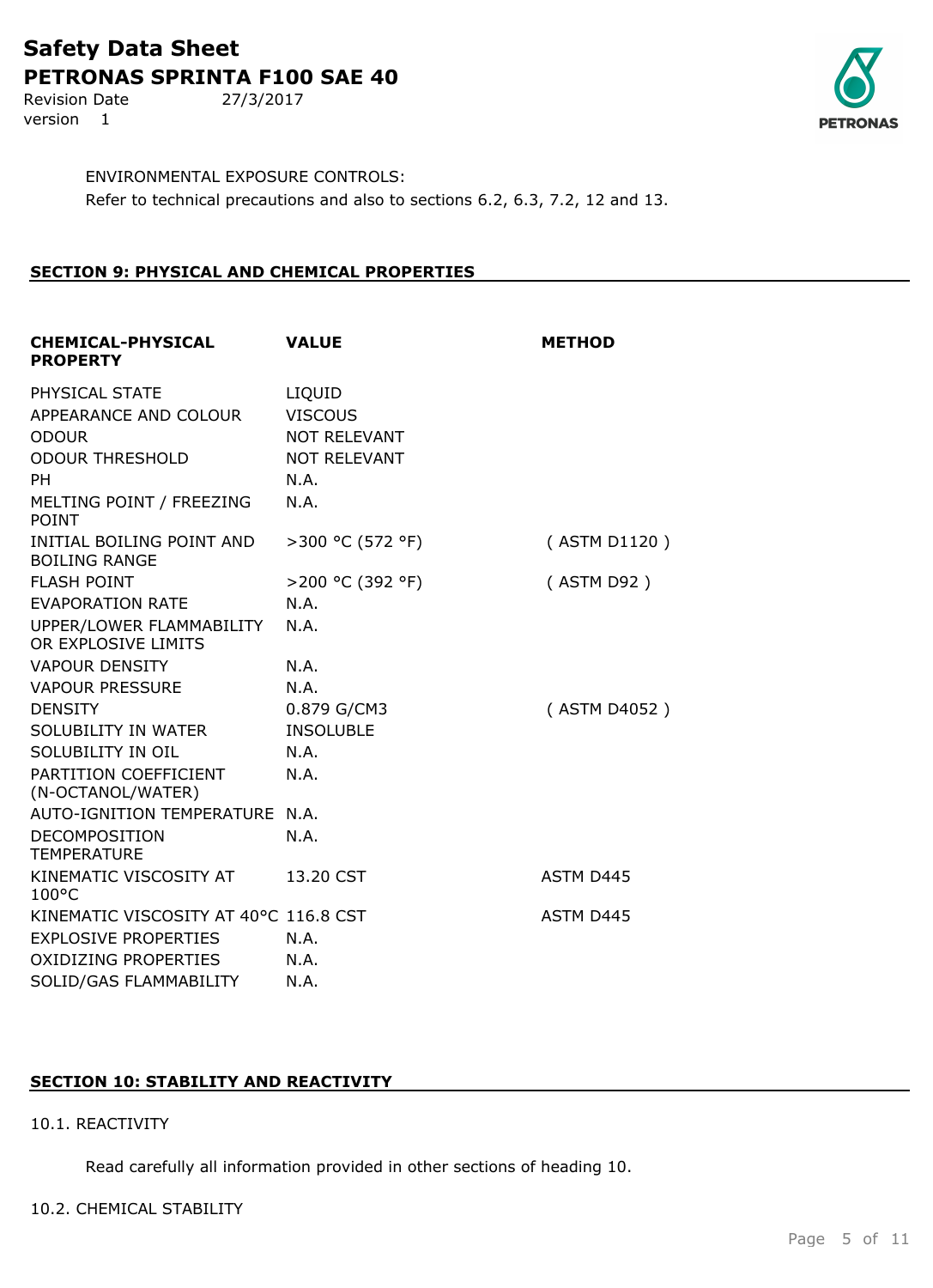Revision Date 27/3/2017 version 1



The product is stable under normal conditions of use.

#### 10.3. POSSIBILITY OF HAZARDOUS REACTIONS

Not expected under normal conditions of use.

#### 10.4. CONDITIONS TO AVOID

This product must be kept far from heat sources. In any case, avoid exposing product to temperatures above the flash point.

10.5. INCOMPATIBLE MATERIALS

Strong oxidizing agents, hard acids and bases.

#### 10.6. HAZARDOUS DECOMPOSITION PRODUCTS

Oxides of carbon, compounds of sulphur, phosphorus, nitrogen and hydrogen sulfide.

#### **SECTION 11: TOXICOLOGICAL INFORMATION**

#### 11.1. INFORMATION ON TOXICOLOGICAL EFFECTS

#### ACUTE TOXICITY:

This product is not classified in this hazard class.

Unlike to cause harm if accidentally swallowed in small doses, though ingestion of large quantities may cause gastro-intestinal effects.

#### SKIN CORROSION OR IRRITATION:

This product is not classified in this hazard class, but prolonged or repeated skin contact sometimes may cause irritations and dermatitis.

SERIOUS EYE DAMAGE OR EYE IRRITATION: This product is not classified in this hazard class, but direct contact may cause slight irritations.

## RESPIRATORY SENSITIZATION:

This product is not classified in this hazard class.

## SKIN SENSITIZATION:

This product is not classified in this hazard class.

GERM CELL MUTAGENICITY:

Based on available data, the classification criteria are not met.

### CARCINOGENICITY:

Based on available data, the classification criteria are not met.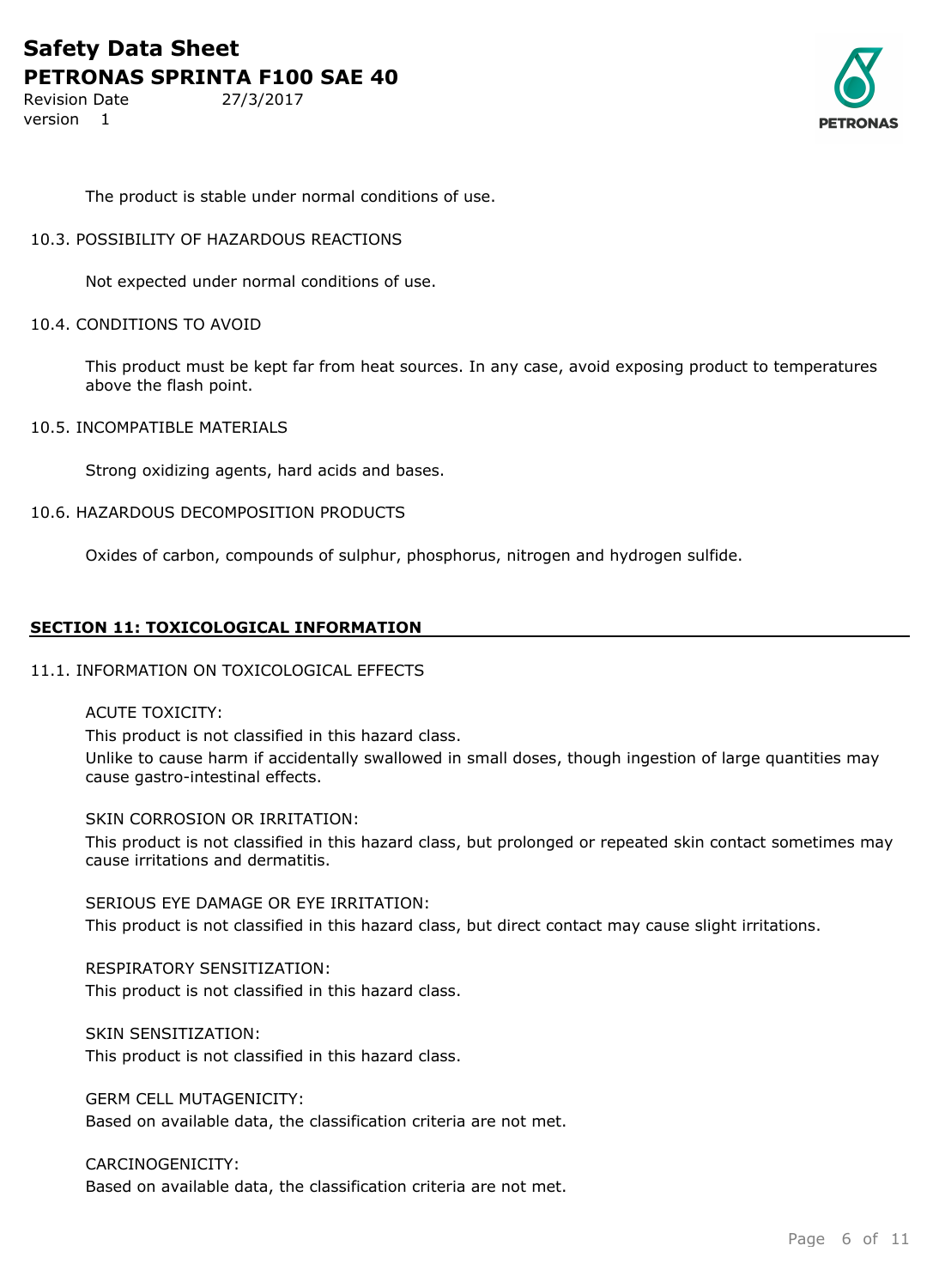Revision Date 27/3/2017 version 1



REPRODUCTIVE TOXICITY: Based on available data, the classification criteria are not met.

## SPECIFIC TARGET ORGAN TOXICITY (STOT) – SINGLE EXPOSURE:

This product is not classified in this hazard class, but inhalation of mists and vapours generated at elevated temperatures sometimes may cause respiratory irritation.

SPECIFIC TARGET ORGAN TOXICITY (STOT) – REPEATED EXPOSURE: This product is not classified in this hazard class.

ASPIRATION HAZARD:

This product is not classified in this hazard class.

Toxicological information on main components of the mixture: No Data Available

## **SECTION 12: ECOLOGICAL INFORMATION**

## 12.1. TOXICITY

Eco-Toxicological Information: This product is not classified dangerous for the environment.

## List of Eco-Toxicological properties of the product No Data Available

12.2. PERSISTENCE AND DEGRADABILITY

Data on biodegradability of product are not available.

#### 12.3. BIOACCUMULATIVE POTENTIAL

Not available.

#### 12.4. MOBILITY IN SOIL

Because the dispersion in the environment may result in contamination of environmental matrix (soil, subsoil, surface water and groundwater), do not release in the environment.

## 12.5. OTHER ADVERSE EFFECTS

No effect known.

## **SECTION 13: DISPOSAL CONSIDERATIONS**

## 13.1. DISPOSAL METHODS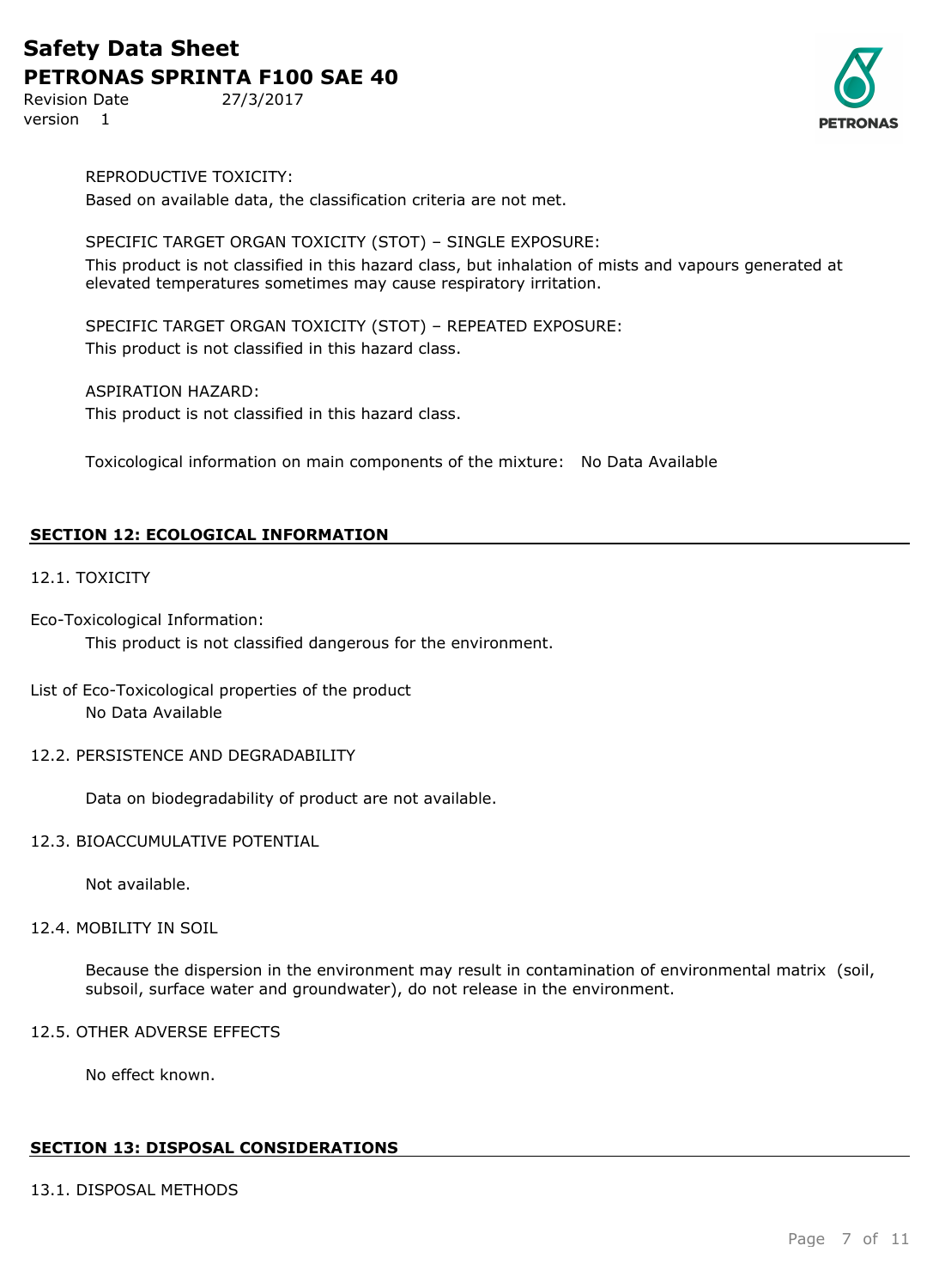Revision Date 27/3/2017 version 1



Prevent contamination of soil, drains and surface waters. Do not discharge in sewers, tunnels or water courses. Dispose in accordance with local or national regulations via authorised person/licensed waste disposal contractor.

The used product is to be considered a special waste to be classified in accordance to Directive 2008/98/EC on wastes and related legislation.

Recover if possible. In so doing, comply with the local and national regulations currently in force.

## **SECTION 14: TRANSPORT INFORMATION**

14.1. UN NUMBER

N/A

#### 14.2. UN PROPER SHIPPING NAME

ADR-Shipping Name: N/A IATA-Technical name: N/A IMDG-Technical name: N/A

#### 14.3. TRANSPORT HAZARD CLASS(ES)

| ADR-Class:  | N/A |
|-------------|-----|
| IATA-Class: | N/A |
| IMDG-Class: | N/A |

#### 14.4. PACKING GROUP, IF APPLICABLE

| ADR-Packing Group:  | N/A |
|---------------------|-----|
| IATA-Packing group: | N/A |
| IMDG-Packing group: | N/A |

#### 14.5. ENVIRONMENTAL HAZARDS

Toxic ingredients quantity: 0.00 Very toxic ingredients quantity: 0.00 Marine pollutant: No Environmental Pollutant: N.A.

#### 14.6. TRANSPORT IN BULK ACCORDING TO ANNEX II OF MARPOL73/78 AND THE IBC CODE

N.A.

#### 14.7. SPECIAL PRECAUTIONS FOR USER

Road and Rail (ADR-RID): ADR-Label: N/A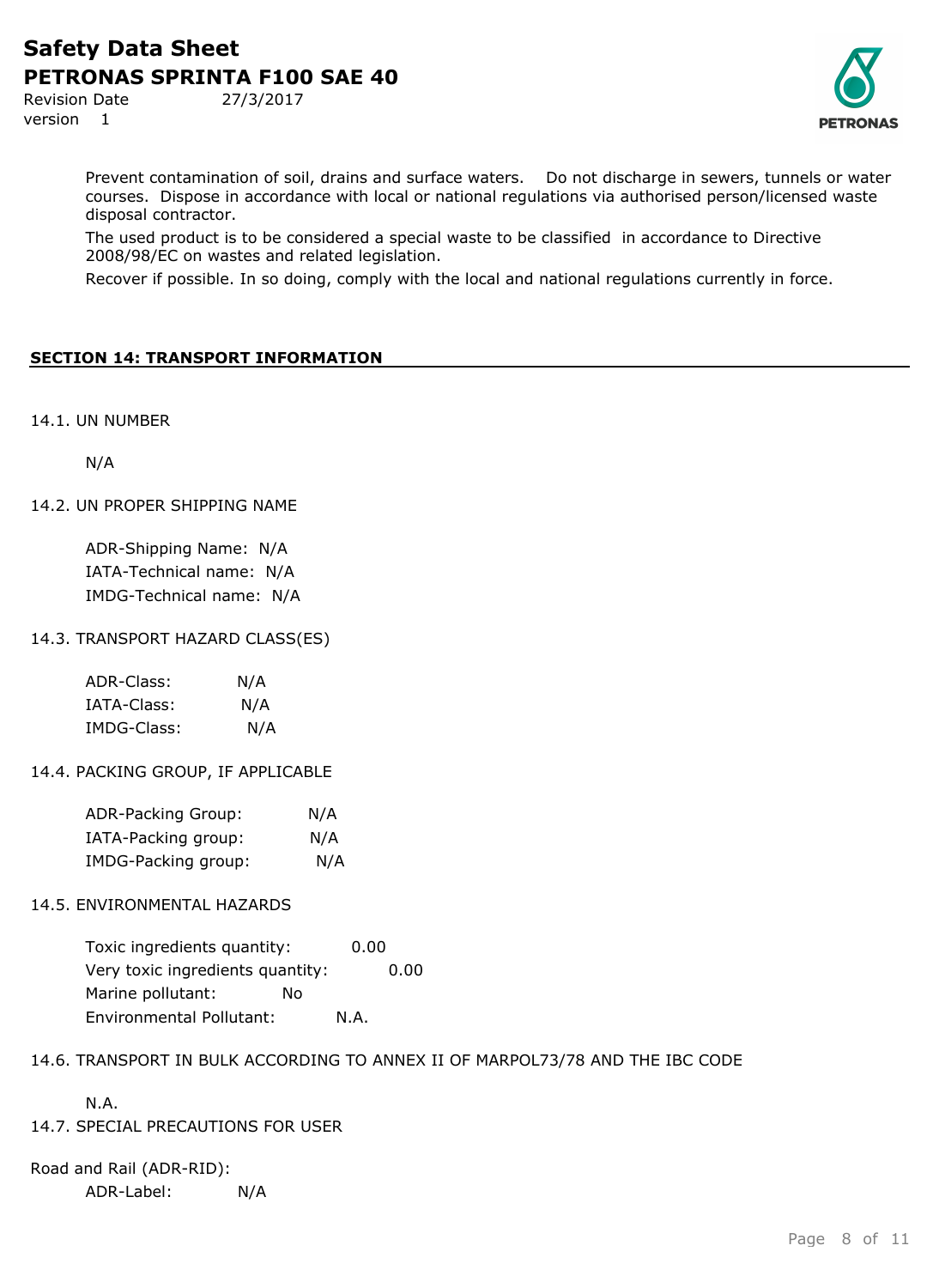Revision Date 27/3/2017 version 1



|             | ADR - Hazard identification number:               |     |     | N/A |     |
|-------------|---------------------------------------------------|-----|-----|-----|-----|
|             | ADR-Transport category (Tunnel restriction code): |     |     |     | N/A |
| Air (IATA): |                                                   |     |     |     |     |
|             | IATA-Passenger Aircraft:                          |     | N/A |     |     |
|             | IATA-Cargo Aircraft:                              |     | N/A |     |     |
|             | IATA-Label:                                       | N/A |     |     |     |
|             | IATA-Subrisk:                                     | N/A |     |     |     |
|             | IATA-Erg: N/A                                     |     |     |     |     |
|             | IATA-Special Provisions:                          |     | N/A |     |     |
| Sea (IMDG): |                                                   |     |     |     |     |
|             | IMDG-Stowage Code:                                |     | N/A |     |     |
|             | <b>IMDG-Stowage Note:</b>                         |     | N/A |     |     |
|             | IMDG-Subrisk:                                     | N/A |     |     |     |
|             | <b>IMDG-Special Provisions:</b>                   |     | N/A |     |     |
|             | IMDG-Page:                                        | N/A |     |     |     |
|             | IMDG-Label:                                       | N/A |     |     |     |
|             | IMDG-EMS:                                         | N/A |     |     |     |
|             | IMDG-MFAG:                                        | N/A |     |     |     |

## **SECTION 15: REGULATORY INFORMATION**

15.1. SAFETY, HEALTH AND ENVIRONMENTAL REGULATIONS SPECIFIC FOR THE PRODUCT IN QUESTION

P.U. (A) 310/2013 Occupational Safety and Health (Classification, Labelling and Safety Data Sheets of Hazardous Chemicals)

ACT 514 Occupational Safety and Health Act 1994, Factories and Machinery Act 1974 and all following updates

P.U. (A) 131/2000 Occupational Safety and Health (Use and Standards of Exposure of Chemicals Hazardous to Health)

P.U. (A) 294/2005 Regulation of the Environmental Quality (Scheduled Wastes) and all following updates ACT 127 of the Environmental Quality Act 1974

P.U. (A) 39/1996 of the Occupational Safety and Health (Control of Industrial Major Accident Hazards)

#### **SECTION 16: OTHER INFORMATION**

The mineral base oils contained in this product are severely refined and are therefore not to be considered as carcinogen. They contain less than 3% DMSO extract according to IP 346 method ("Determination of polycyclic aromatics in unused lubricating base oils and asphaltene free petroleum fractions – Dimethyl sulphoxide extraction refractive index method", Institute of Petroleum, London). Sheet complies with the criteria of P.U. (A) 310/2013 (CLASS Regulation).

This document was prepared by a competent person who has received appropriate training.

This product must not be used in applications other than recommended without first seeking the advice of the Technical Department.

Date of preparation of the first SDS: 27/3/2017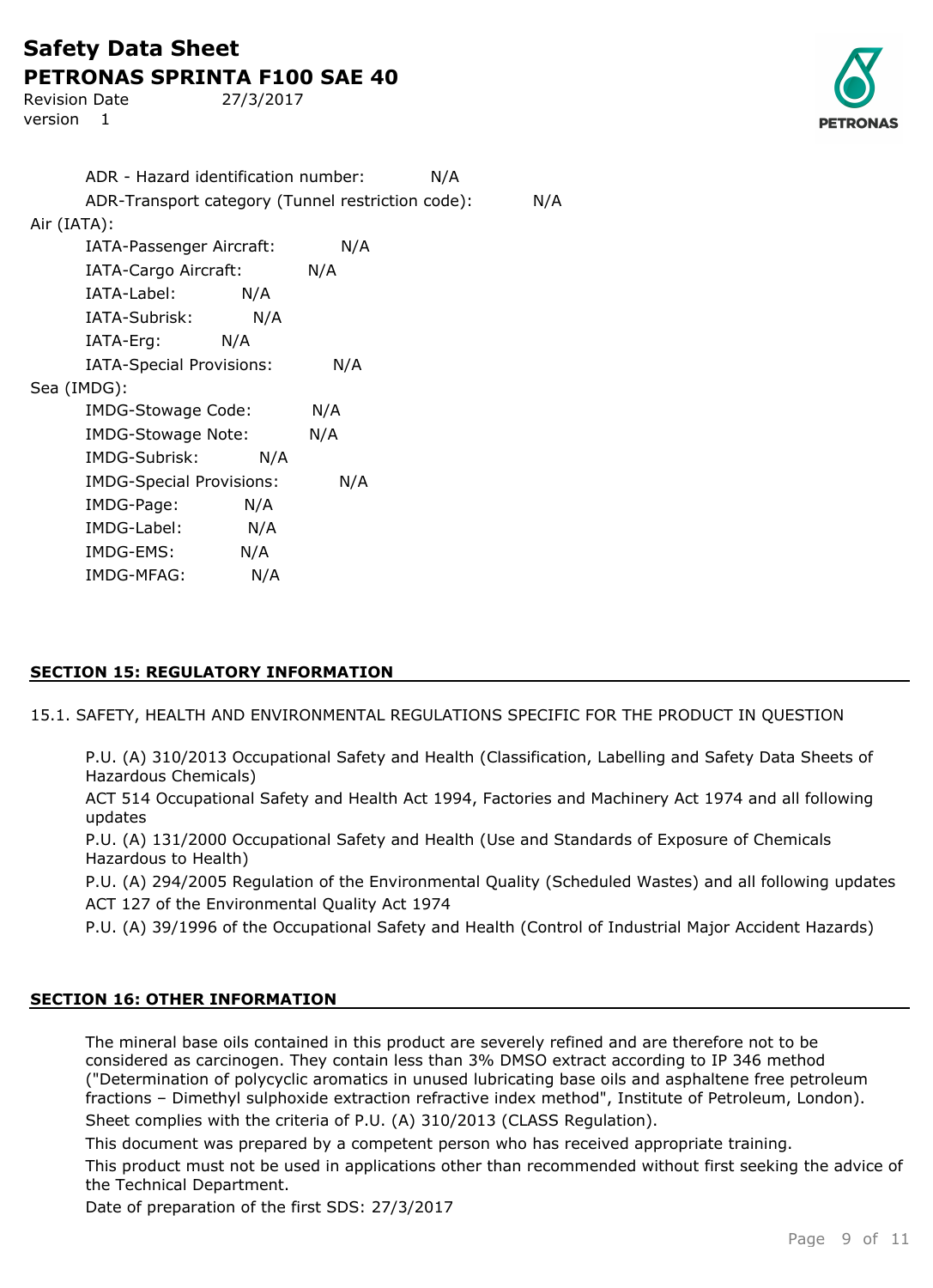Revision Date 27/3/2017 version 1



Date of revision of this SDS: 27/3/2017 This MSDS cancels and replaces any preceding release.

This product must be stored, handled and used according to correct industrial hygienic practices and in compliance with laws in force.

The information contained herein is based on the present state of our knowledge and is intended to describe our products from the point of view of safety requirements. It should not therefore be considered as any guarantee of specific properties.

Key literature references and sources: None

Caption about heading 3 and H–statements:

| <b>CODE</b> | <b>DESCRIPTION</b> |
|-------------|--------------------|
|             |                    |

- H315 Causes skin irritation.
- H318 Causes serious eye damage.
- H411 Toxic to aquatic life with long lasting effects.

Legend to abbreviations and acronyms used in the safety data sheet:

ACGIH: American Conference of Governmental Industrial Hygienists

- ADR: European Agreement concerning the International Carriage of Dangerous Goods by Road.
- ADN: European Agreement concerning the International Carriage of Dangerous Goods by Inland Waterways
- ATE: Acute Toxicity Estimate

BCF: Biological Concentration Factor

BEI: Biological Exposure Index

BOD: Biochemical Oxygen Demand

CAS: Chemical Abstracts Service (division of the American Chemical Society).

CAV: Poison Center

CE: European Community

CLP: Classification, Labeling, Packaging.

CMR: Carcinogenic, Mutagenic and Reprotoxic

- COD: Chemical Oxygen Demand
- COV: Volatile Organic Compound

CSA: Chemical Safety Assessment

CSR: Chemical Safety Report

DMEL: Derived Minimal Effect Level

DNEL: Derived No Effect Level.

DPD: Dangerous Preparations Directive

DSD: Dangerous Substances Directive

EC50: Half Maximal Effective Concentration

ECHA: European Chemicals Agency

EINECS: European Inventory of Existing Commercial Chemical Substances.

ES: Exposure Scenario

GefStoffVO: Ordinance on Hazardous Substances, Germany.

GHS: Globally Harmonized System of Classification and Labeling of Chemicals.